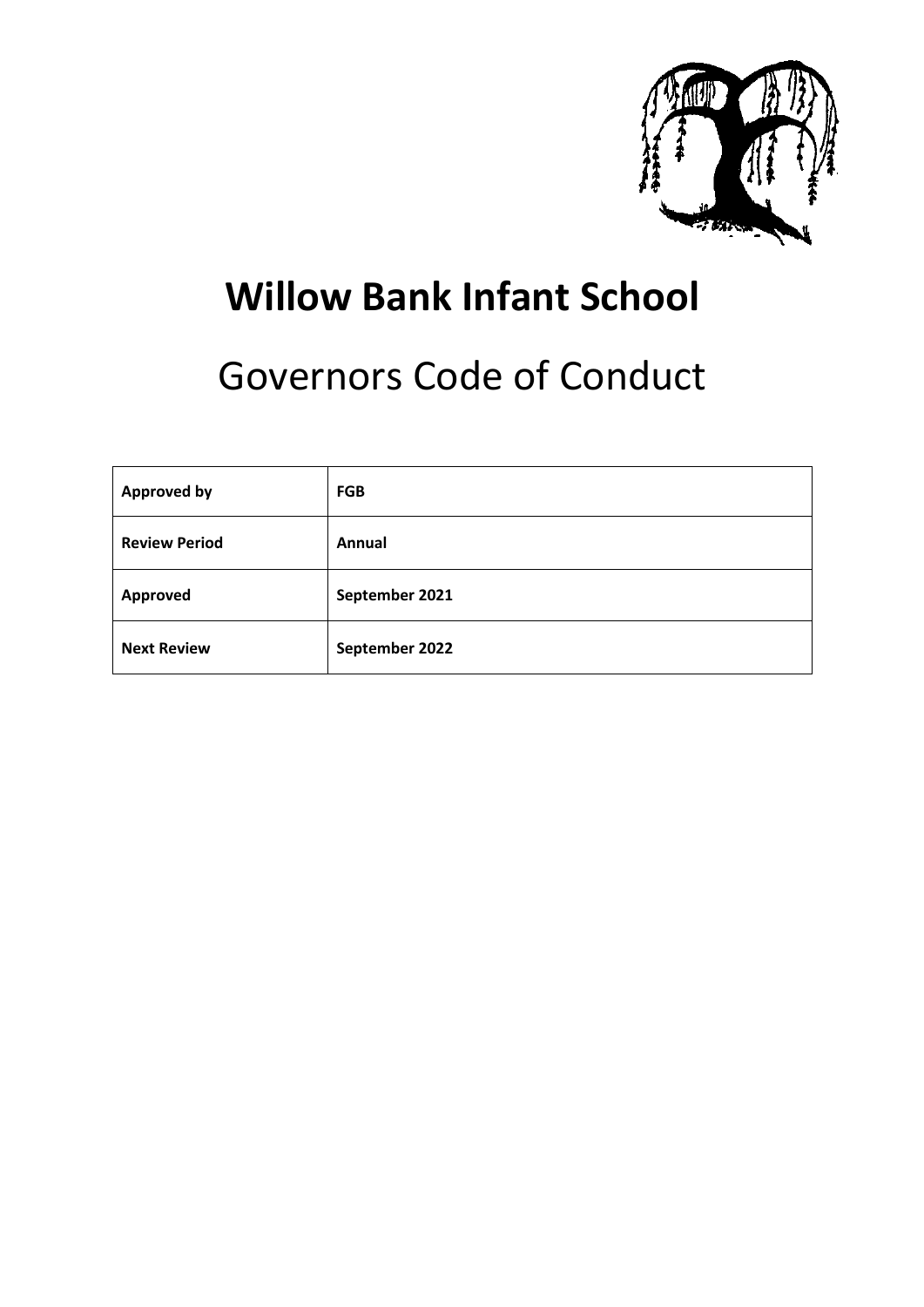**The governing board has the following core functions:**

- **Ensuring clarity of vision, ethos and strategic direction;**
- **Holding executive leaders to account for the educational performance of the organisation and its pupils, and the effective and efficient performance management of staff; and**
- **Overseeing the financial performance of the organisation and making sure its money is well spent.**
- **ensuring the voices of stakeholders are heard.**

We will ensure strategic functions are met by;

- Setting and maintaining a strategy for our school
- Monitoring strategic priorities and targets through our School Development Plan
- Meeting our statutory duties

We will ensure accountability by:

- Appointing the headteacher
- Overseeing the educational performance of the school and robust monitoring of progress towards agreed targets
- Performance managing the headteacher and overseeing performance of others within the organisation
- Engaging with our stakeholders
- Contributing to school self-evaluation

We will ensure financial probity by;

- Setting the budget
- Monitoring spending against the budget
- Ensuring value for money is obtained
- Ensuring all risks to the organisation are managed

We will also ensure that other key players with a stake in our organisation get their voices heard by:

- Gathering the views of pupils, parents and staff and reporting on the results.
- Reaching out to the school's wider community and inviting them to play their part.
- Using the views of stakeholders to shape the school's culture and the underpinning strategy, policies and procedures.

### **As individuals on the board we agree to the following:**

### **Role & Responsibilities**

- We understand the purpose of the board and its strategic role, and will not become involved in day to day management.
- We understand how the role of the board differs from and works with others including the Headteacher.
- We accept that we have no legal authority to act individually, except when the board has given us delegated authority to do so, and therefore we will only speak on behalf of the governing board when we have been specifically authorised to do so.
- We accept collective responsibility for all decisions made by the board or its delegated agents. This means that we will not speak against majority decisions outside the governing board meeting.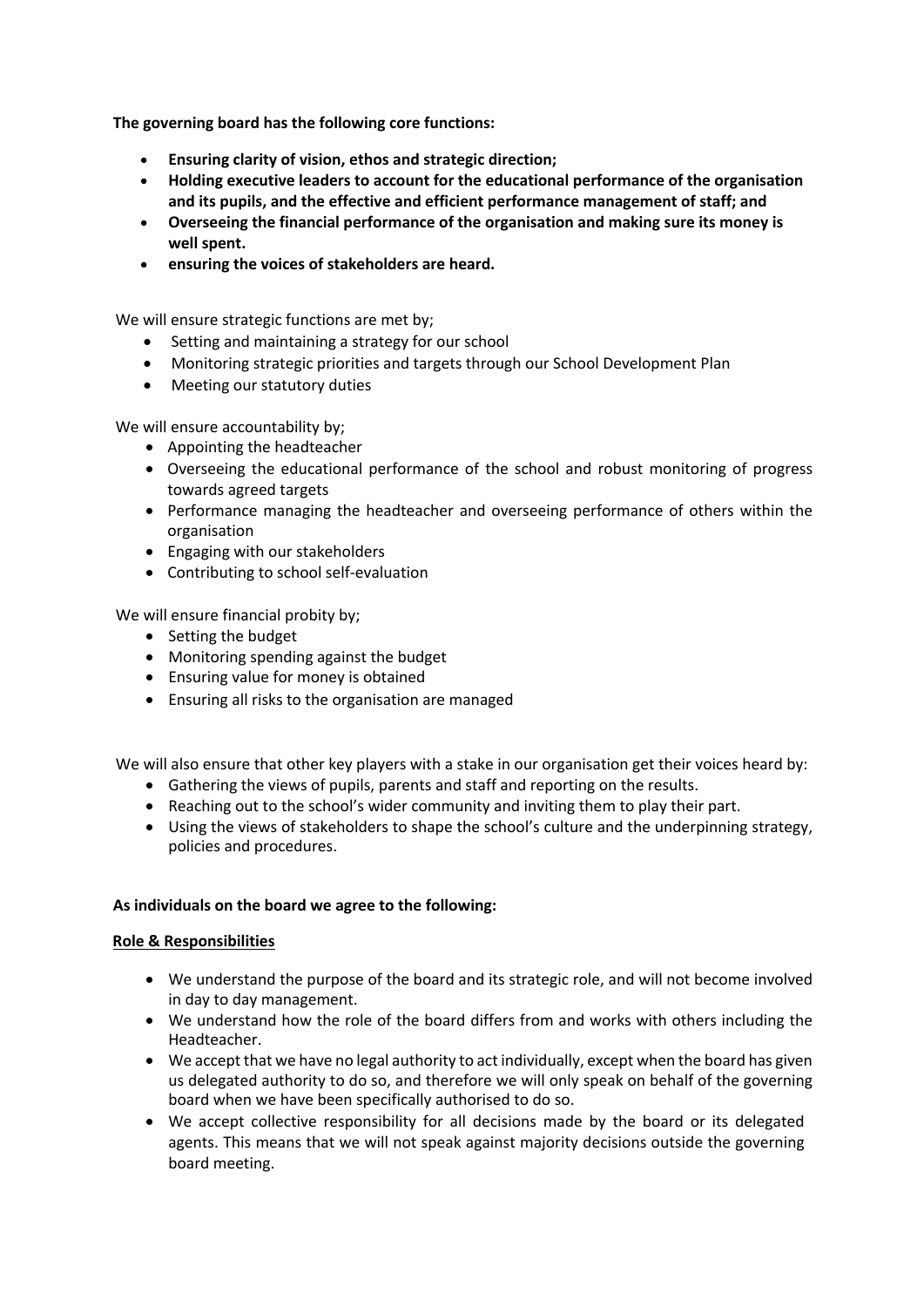- We have a duty to act fairly and without prejudice, and in so far as we have responsibility for staff, we will fulfil all that is expected of a good employer.
- We will encourage open government and will act appropriately.
- We will consider carefully how our decisions may affect the community and other schools. We will always be mindful of our responsibility to maintain and develop the ethos and reputation of our school. Our actions within the school and the local community will reflect
- In making or responding to criticism or complaints we will follow the procedures established by the governing board.
- We will confront malpractice by speaking up against and bringing to the attention of the relevant authorities' any decisions and actions that conflict with the Seven Principles of Public Life (see annex) or which may place pupils at risk.
- We will actively support and challenge the headteacher.
- We will accept and respect the difference in roles between the board and staff, ensuring that we work collectively for the benefit of the organisation.
- We will respect the role of the Headteacher and her responsibility for the day to day management of the organisation and avoid any actions that might undermine such arrangements.
- We agree to adhere to the school's rules and polices and the procedures of the governing board as set out by the relevant governing documents and law.
- When formally speaking or writing in our governing role we will ensure our comments reflect current organisational policy even if they might be different to our personal views
- When communicating in our private capacity (including on social media) we will be mindful of and strive to uphold the reputation of the organisation.
- We will avoid, as far as possible, becoming involved in any communication which may lead to a conflict of interest with the role of the governing board.

## **Commitment**

- We acknowledge that accepting office as a governor involves the commitment of significant amounts of time and energy.
- We will each involve ourselves actively in the work of the governing board, and accept our fair share of responsibilities, including service on committees or working groups.
- We will make full efforts to attend all meetings and where we cannot attend explain in advance why we are unable to.
- We will get to know the school well and respond to opportunities to involve ourselves in school activities.
- We will visit the school, with all visits arranged with the Headteacher or relevant staff in advance and undertaken within the framework established by the governing board. When visiting the school in a personal capacity (i.e. as a parent or carer), we will continue to honour the commitments made in this code.

We will participate in induction training and take responsibility for developing our individual and collective skills and knowledge on an ongoing basis.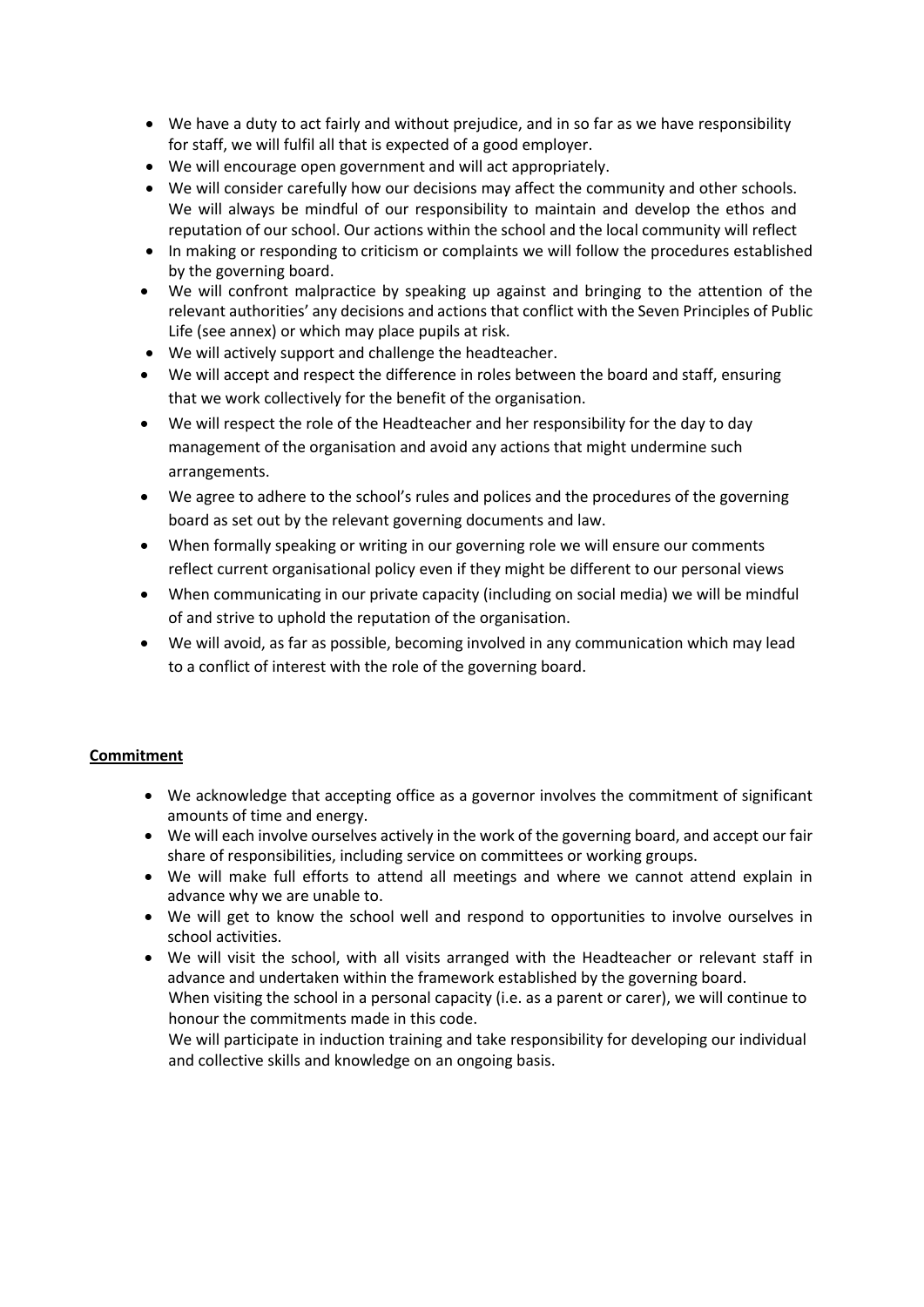## **Relationships**

• We will strive to work as a team in which constructive working relationships are actively promoted.

We will express views openly, courteously and respectfully in all our communications with other governors

We will support the chair in their role of leading the board and ensuring appropriate conduct.

- We are prepared to answer queries from other board members in relation to delegated functions and take into account any concerns expressed, and we will acknowledge the time, effort and skills that have been committed to the delegated function by those involved.
- We will seek to develop effective working relationships with the Headteacher, staff and parents, the local authority and other relevant agencies and the community.

## **Confidentiality**

- We will observe complete confidentiality when matters are deemed confidential or where they concern specific members of staff or pupils, both inside or outside school.
- We will exercise the greatest prudence at all times when discussions regarding school business arise outside a governing board meeting.
- We will not reveal the details of any governing board vote.
- We will ensure all confidential papers are held and disposed of appropriately.
- We will maintain confidentiality even after we leave office.

## **Conflicts of interest and Transparency**

- We will record any pecuniary or other business interest (including those related to people we are connected with) that we have in connection with the governing board's business in the Register of Business Interests
	- If a conflicted matter arises in a meeting, we will offer to leave the meeting for the duration of the discussion and any subsequent vote.
- We accept that the Register of Business Interests will be published on the school's website.
- We will also declare any conflict of loyalty at the start of any meeting should the situation arise.
- We will act in the best interests of the school as a whole and not as a representative of any group, even if elected to the governing board.
- We accept that in the interests of open government, our full names, date of appointment, terms of office, roles on the governing board, attendance records, relevant business and pecuniary interests, category of governor and the body responsible for appointing us will be published on the school's website.
- In the interests of transparency we accept that information relating to governors will be collected and logged on the DfE's national database of governors (Get Information About Schools).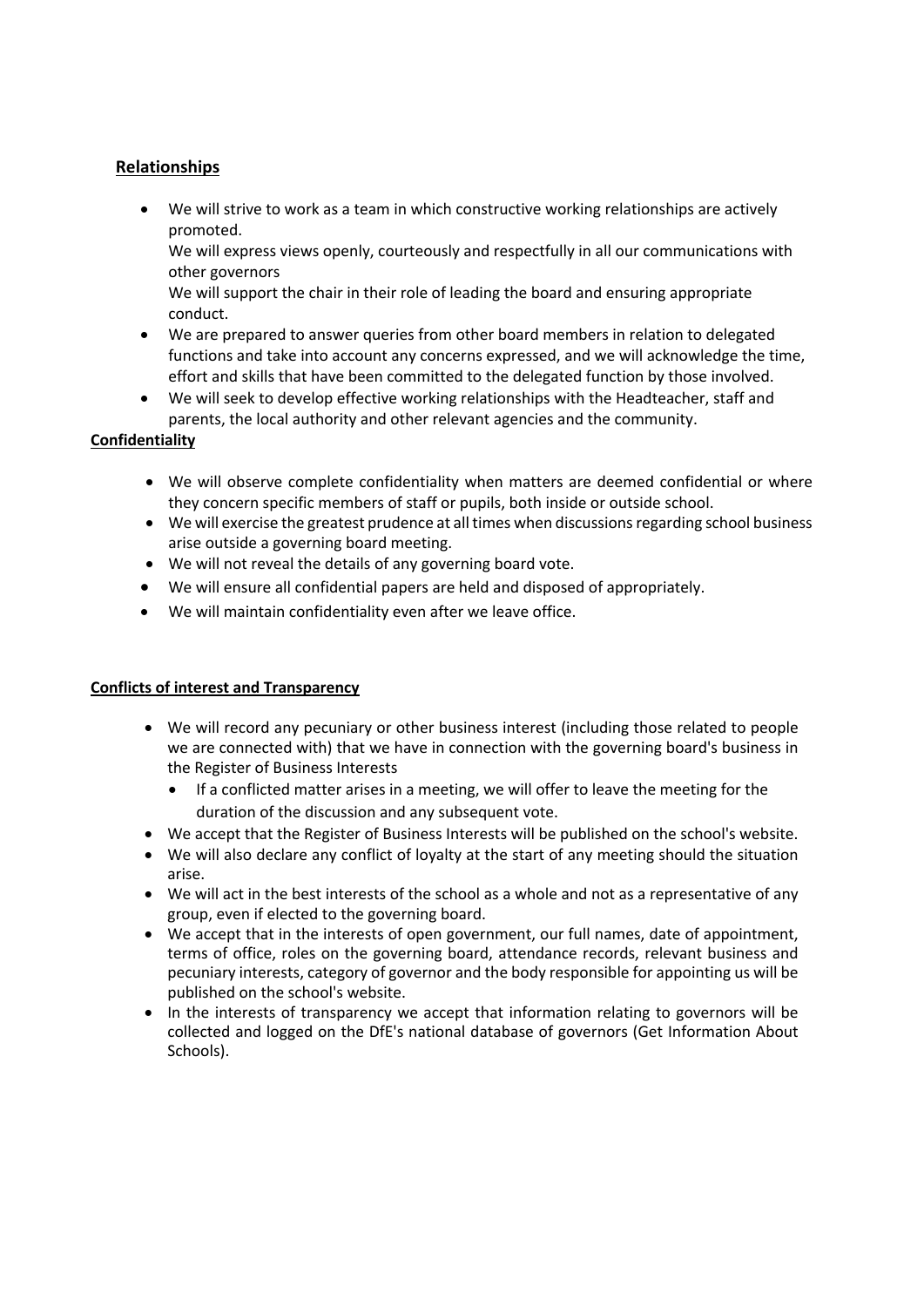#### **Breach of this code of conduct**

- If we believe this code has been breached, we will raise this issue with the chair and the chair will investigate; the governing board will only use suspension/removal as a last resort after seeking to resolve any difficulties or disputes in more constructive ways.
- Should it be the chair that we believe has breached this code, another governing board member, such as the vice chair will investigate.

We will also pay full regard to the Department for Education Governor's Handbook and Competencies for Governors, and Clerking Competencies.

### **The Seven Principles of Public Life**

(Originally published by the Nolan Committee: The Committee on Standards in Public Life was established by the then Prime Minister in October 1994, under the Chairmanship of Lord Nolan, to consider standards of conduct in various areas of public life, and to make recommendations).

Selflessness - Holders of public office should act solely in terms of the public interest. They should not do so in order to gain financial or other material benefits for themselves, their family, or their friends.

Integrity - Holders of public office should not place themselves under any financial or other obligation to outside individuals or organisations that might seek to influence them in the performance of their official duties.

Objectivity - In carrying out public business, including making public appointments, awarding contracts, or recommending individuals for rewards and benefits, holders of public office should make choices on merit.

Accountability - Holders of public office are accountable for their decisions and actions to the public and must submit themselves to whatever scrutiny is appropriate to their office.

Openness - Holders of public office should be as open as possible about all the decisions and actions that they take. They should give reasons for their decisions and restrict information only when the wider public interest clearly demands.

Honesty - Holders of public office have a duty to declare any private interests relating to their public duties and to take steps to resolve any conflicts arising in a way that protects the public interest.

Leadership - Holders of public office should promote and support these principles by leadership and example.

#### **The Framework for Ethical Leadership in Education**

The Ethical Leadership Commission has developed the following Framework for Ethical Leadership to help school leaders take difficult decisions. As important as the language is, these aren't just fine words, they are meant to support a culture in which ethical decision making can flourish.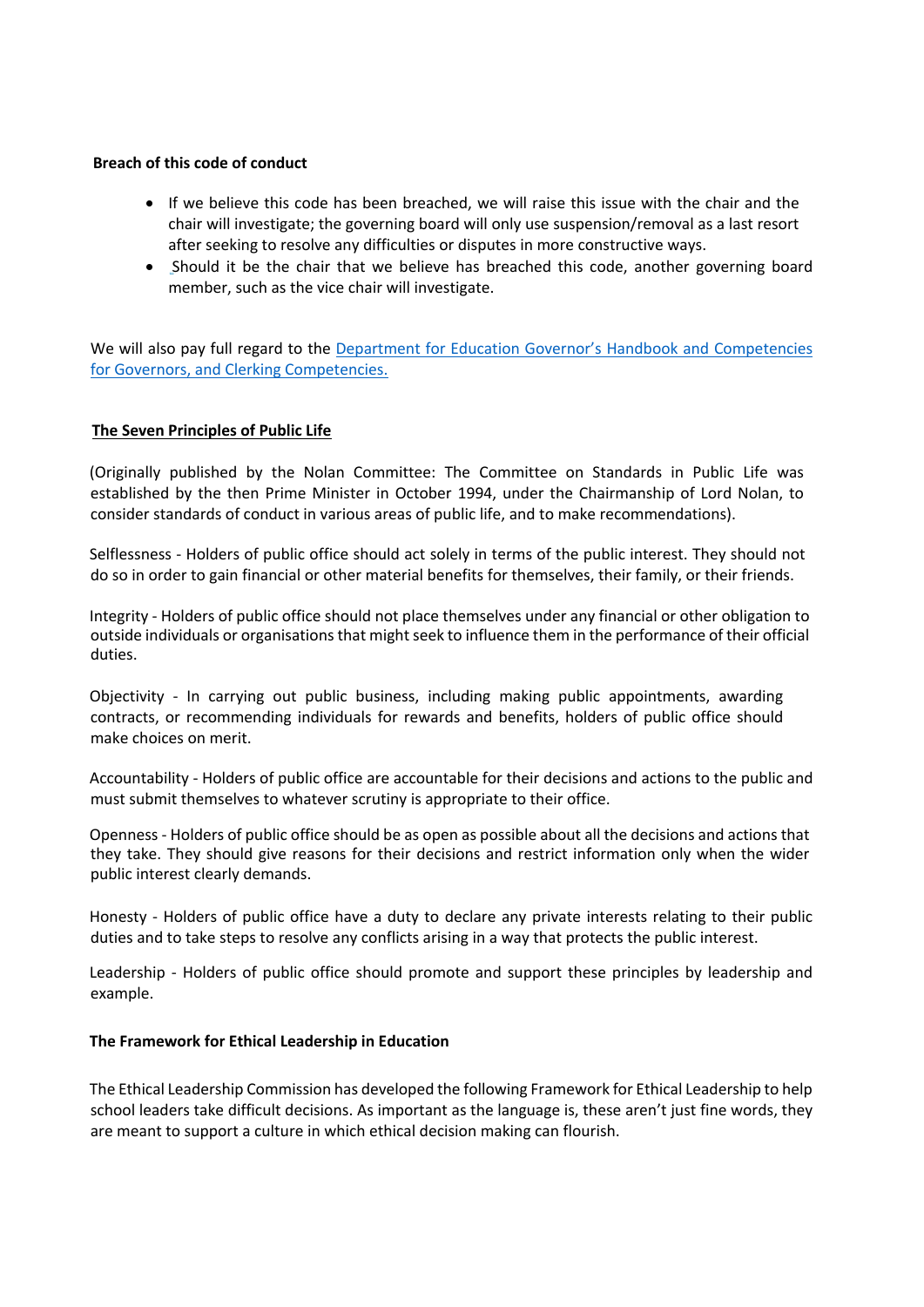1. Selflessness School and college leaders should act solely in the interest of children and young people.

2. Integrity School and college leaders must avoid placing themselves under any obligation to people or organisations that might try inappropriately to influence them in their work. Before acting and taking decisions, they must declare and resolve openly any perceived conflict of interest and relationships.

3. Objectivity School and college leaders must act and take decisions impartially and fairly, using the best evidence and without discrimination or bias. Leaders should be dispassionate, exercising judgement and analysis for the good of children and young people.

4. Accountability School and college leaders are accountable to the public for their decisions and actions and must submit themselves to the scrutiny necessary to ensure this.

5. Openness School and college leaders should expect to act and take decisions in an open and transparent manner. Information should not be withheld from scrutiny unless there are clear and lawful reasons for so doing.

6. Honesty School and college leaders should be truthful.

7. Leadership School and college leaders should exhibit these principles in their own behaviour. They should actively promote and robustly support the principles, and be willing to challenge poor behaviour wherever it occurs. Leaders include both those who are paid to lead schools and colleges and those who volunteer to govern them.

Schools and colleges serve children and young people and help them grow into fulfilled and valued citizens. As role models for the young, how we behave as leaders is as important as what we do. Leaders should show leadership through the following personal characteristics or virtues:

a. Trust: leaders are trustworthy and reliable

We hold trust on behalf of children and should be beyond reproach. We are honest about our motivations.

b. Wisdom: leaders use experience, knowledge and insight

We demonstrate moderation and self-awareness. We act calmly and rationally. We serve our schools and colleges with propriety and good sense.

c. Kindness: leaders demonstrate respect, generosity of spirit, understanding and good temper

We give difficult messages humanely where conflict is unavoidable.

d. Justice: leaders are fair and work for the good of all children